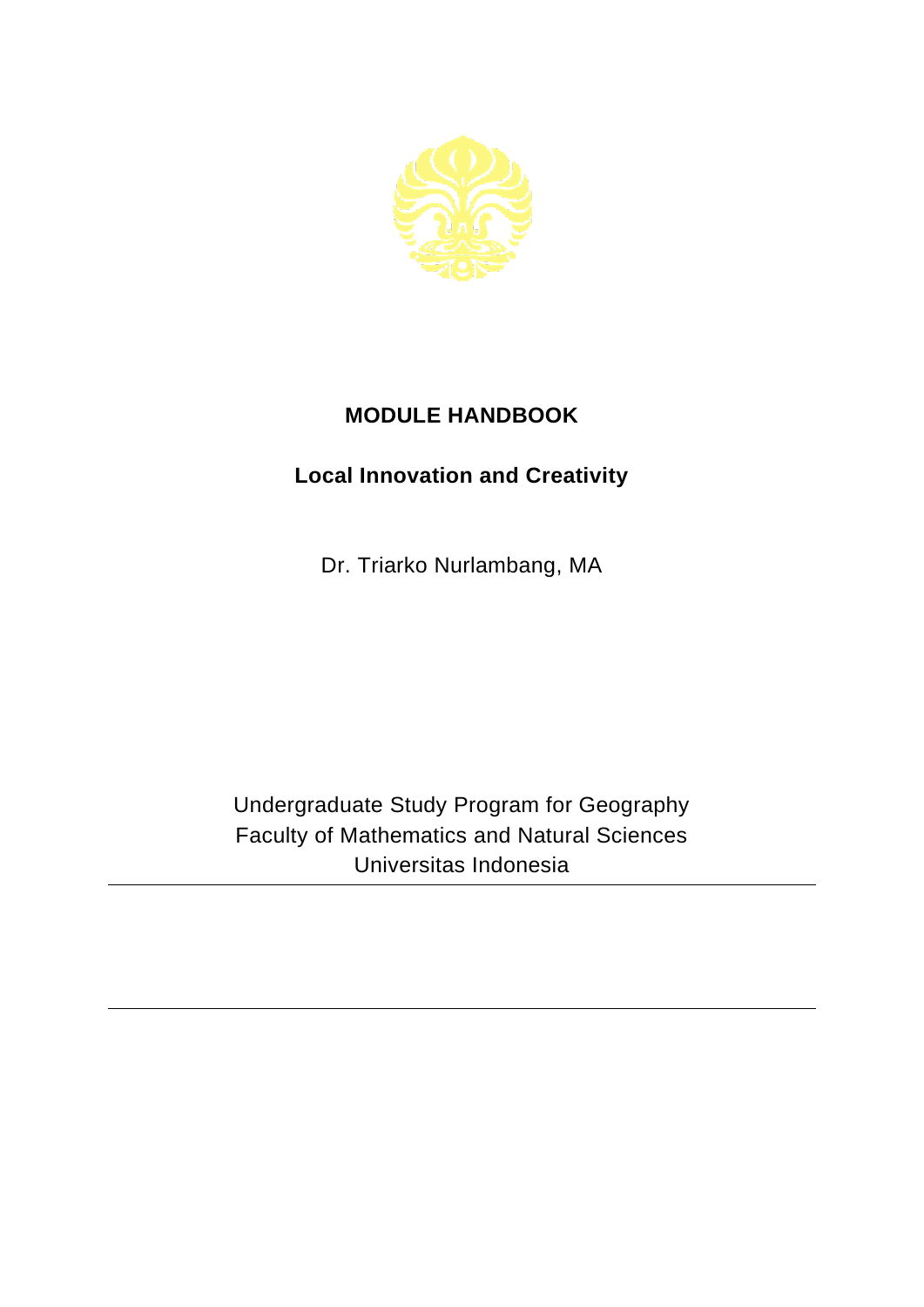| Module designation                                                 | Local Innovation and Creativity                                                                                                                                                                                                                                                                                                                                                                                                                          |
|--------------------------------------------------------------------|----------------------------------------------------------------------------------------------------------------------------------------------------------------------------------------------------------------------------------------------------------------------------------------------------------------------------------------------------------------------------------------------------------------------------------------------------------|
| Semester(s) in which the module is<br>taught                       | Sixth (6th) Semester                                                                                                                                                                                                                                                                                                                                                                                                                                     |
| Person responsible for the module                                  | Dr. Triarko Nurlambang, MA                                                                                                                                                                                                                                                                                                                                                                                                                               |
| Lecturer                                                           | Dr. Triarko Nurlambang, MA<br>1.<br>Ratri Candra Restuti, SSi., MSi.<br>2.                                                                                                                                                                                                                                                                                                                                                                               |
| Language                                                           | Bahasa Indonesia                                                                                                                                                                                                                                                                                                                                                                                                                                         |
| Relation to curriculum                                             | Elective                                                                                                                                                                                                                                                                                                                                                                                                                                                 |
| Teaching methods                                                   | Student-centered Learning and combination with Cooperative Learning                                                                                                                                                                                                                                                                                                                                                                                      |
| Workload (incl. contact hours, self-<br>study hours)               | Lectures: 100 minutes per week per semester<br>1.<br>Assignment: 120 minutes per week per semester<br>2.<br>Independent study: 120 minutes per week per semester<br>3.<br>Minutes x weeks x semester: $340 \times 14 \times 1 = 4760$ minutes per<br>4.<br>semester<br>5.<br>Midterm Examination: 100 minutes per semester<br>6.<br>Final Examination: 100 minutes per semester<br>Total workload per semester: 4950 minutes / 82 hours 40 minutes<br>7. |
| Credit points                                                      | $2$ (Two)                                                                                                                                                                                                                                                                                                                                                                                                                                                |
| Required and recommended pre-<br>requisites for joining the module | Thinking Geographically<br>1.<br>Principles and Perspective in Human Geography<br>2.<br>3.<br>Spatial Organization of Human Activities                                                                                                                                                                                                                                                                                                                   |
| Module objectives/intended learn-<br>ing outcomes                  | After completing this course, students will be able to design and plan<br>local innovation activities and creativity in urban areas                                                                                                                                                                                                                                                                                                                      |
| Content                                                            | Introduction to innovation and local creative courses innovation<br>1.<br>and building ideas<br>From ideas to reality (from ideas to reality)<br>2.<br>3.<br>Innovation institution<br>Innovation & economic growth, and innovation in a territorial<br>4.<br>perspective<br>Theory and innovation strategy (regional and national innovation<br>5.<br>system) case of innovation case                                                                   |
| <b>Examination forms</b>                                           | $\overline{\phantom{0}}$                                                                                                                                                                                                                                                                                                                                                                                                                                 |
| Study and examination require-<br>ments                            | Individual Works (30%)<br>1.<br>2.<br>Group Works and Presentation (20%)<br>3.<br>Mid-Term Examination (25%)<br>Final Examination (25%)<br>4.<br>5.                                                                                                                                                                                                                                                                                                      |